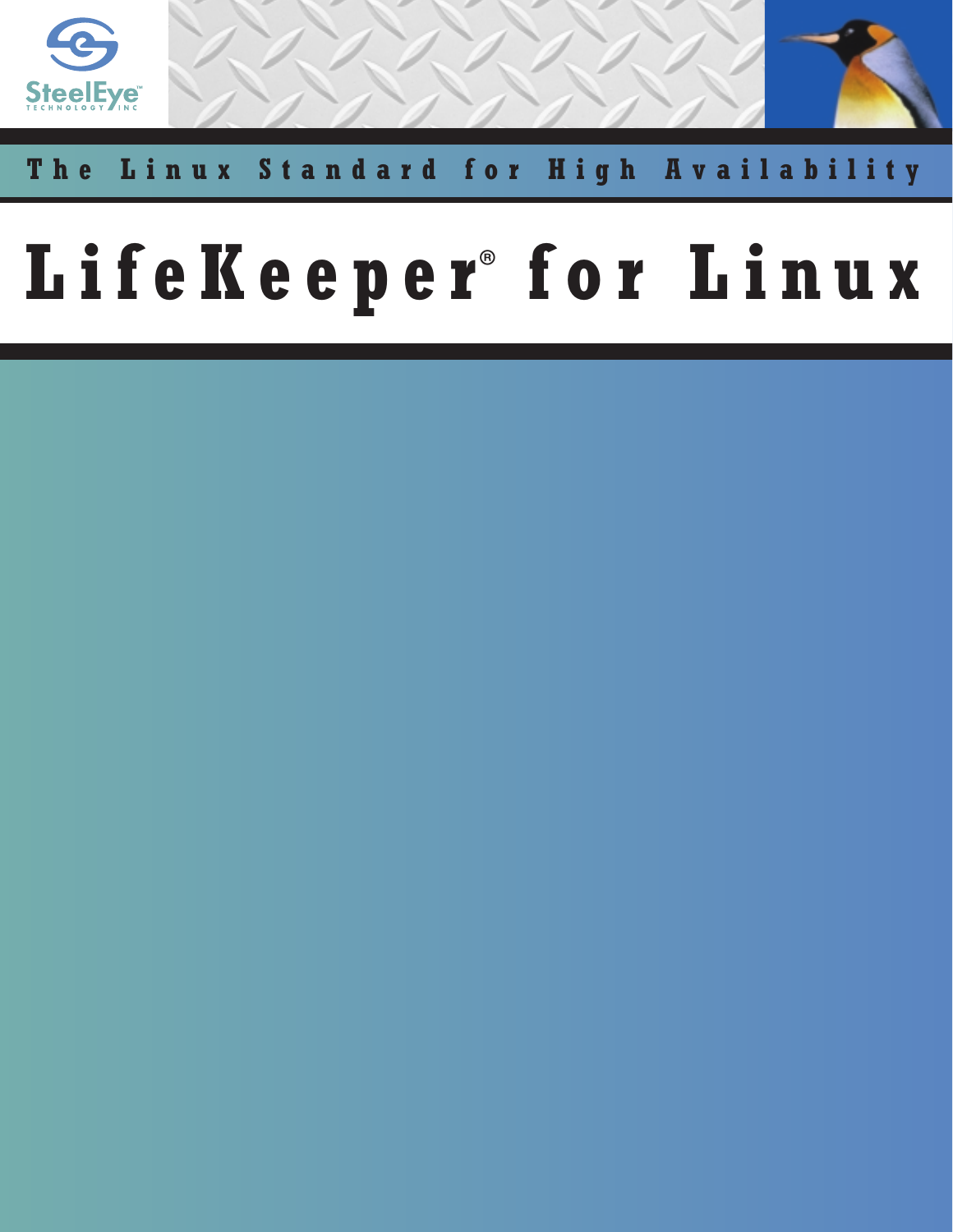## **Keeps eBusiness computing costs to a minimum**

# LifeKeeper<sup>®</sup> for Linux

Today, many businesses struggle to balance the need for systems that can support business-critical applications and pressures to reduce total cost of ownership for their IT infrastructure.

A combination of Linux and Intel-based servers with their scalability, reliability and manageability features provide an ideal platform for businesscritical environments as well as unmatched return on IT investments by significantly lowering the Total Cost of Ownership (TCO).

#### **HIGH AVAILABILITY ON LINUX**

SteelEye's LifeKeeper Next Generation Reliability Platform™ enables businesses to get the best of both worlds – enterprise-grade reliability with the least possible TCO.

SteelEye's commercially proven LifeKeeper products enhance the stability and power of Intel-based servers running in Linux operating environments to provide the industry's best platform to deploy business-critical applications.

LifeKeeper for Linux is high-availability (HA) clustering software that ensures the continuous availability of all critical components to run applications, including servers, storage, data and networks. LifeKeeper maintains high availability of clustered Linux systems by monitoring the system and application health, maintaining client connectivity and providing uninterrupted data access.

In the event of component or system failures, LifeKeeper software automatically detects and recovers computing resources to provide maximum application uptime. This helps IT managers to avoid risks resulting from single points of failure.

#### **FAULT RESILIENT CLUSTERS**

LifeKeeper provides fault resilience for Linux environments by enabling other servers in a cluster to take over for failed servers or failed applications. In addition, LifeKeeper supports active-active server configurations, thus eliminating the need for extra servers dedicated for idle stand-by.

#### **PROACTIVE FINE-GRAIN PROTECTION**

With LifeKeeper, hardware component and application faults are detected in advance of a full system failure through multiple fault-detection mechanisms. LifeKeeper monitors Linux clusters using intelligent processes and multiple LAN heartbeats. By sending redundant signals between server nodes to determine system and application health, LifeKeeper confirms a system's status before taking action. This reduces the risk of a single point of failure and minimizes false failovers.

*LifeKeeper also eliminates unnecessary failovers by recovering only those applications that failed, without requiring a full server power-down.*



#### **TRANSPARENT FAILOVER**

If an event creates an interruption in a server's availability, LifeKeeper automatically moves the protected resources and applications to another server in the cluster with minimum impact on users' productivity. In addition, LifeKeeper for Linux allows cascading failover for as many as 16 or more active nodes to ensure continuous client access in the event of system or application failure.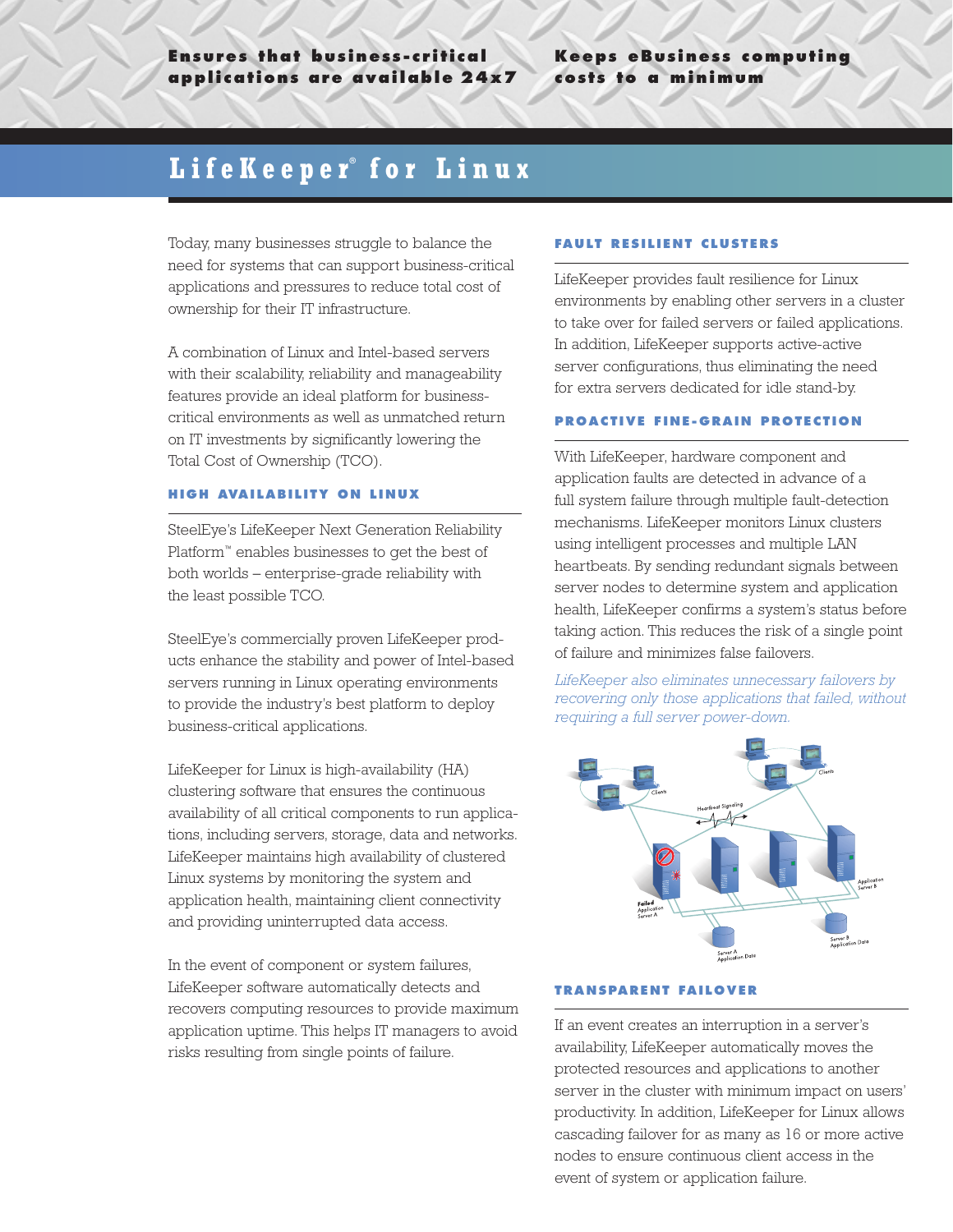**Meets stringent performance requirements for business-critical applications**

## **Minimizes downtime during planned outages**

#### **LIMITLESS SCALABILITY**

LifeKeeper provides a cluster framework to seamlessly increase the number of clustered servers or users supported by an application. For maximum flexibility, LifeKeeper clusters can include a mix of server and storage platforms to accommodate the widest range of business needs.

#### **EXTREME EASE OF USE**

LifeKeeper includes a Java-based GUI that enables easy installation, operation and maintenance of clustered systems, applications and recovery policies. IT administrators can easily manage cluster-wide resources either locally or remotely via any Java-enabled Web browser.

Built-in GUI Wizards simplify and automate common management and operations tasks to further increase the efficiency of IT personnel and eliminate human errors.

| <b>Life Company E.G.</b>                                              |                              |                      |                                             |                         |  |  |  |  |
|-----------------------------------------------------------------------|------------------------------|----------------------|---------------------------------------------|-------------------------|--|--|--|--|
| 65<br><b>L:feKeeper</b>                                               |                              |                      |                                             |                         |  |  |  |  |
| für Die Ver Bele                                                      |                              |                      |                                             |                         |  |  |  |  |
| 30 60 DOM +B 0 × 0+++ 00 % 00 XD                                      |                              |                      |                                             |                         |  |  |  |  |
| Researce Hierardsy Tree<br><b>CAMI Resources Active and Pratacted</b> |                              | 版                    |                                             |                         |  |  |  |  |
| Lifetiesgur, Mallal, Nessurun                                         | п<br>通信する                    | 251<br>teaming.      | 20<br>Standily.                             | 30<br>TOM ONE           |  |  |  |  |
| Filencys SS LH L                                                      | и<br><b>ALEVE</b>            | вo<br>Diamilly       | 20<br>$\overline{\phantom{a}}$<br>Diamillio | 30<br>٠<br>Direct (Red  |  |  |  |  |
| LITMMARK PERSON/KNILMARK ROL                                          | и<br><b>BANYE</b>            | 10<br>Downfilly.     | 20<br>×<br>Dramilly                         | 20<br>٠<br>Drawn ellips |  |  |  |  |
| Filmoys 18 18 L                                                       | и<br>Artive                  | $1-17$<br>Standity:  | 20<br>Standilla                             | 323<br>234.054          |  |  |  |  |
| Lifetizeper, IP, Beseume                                              | ٠<br>ALTYPE                  | 10<br>Il and Fe      | 20<br>a.<br>DOM IV                          | 30<br>٠<br>2044-004     |  |  |  |  |
| Lifemasper_Matici_Masswrout                                           | 30<br>a.<br><b>Lowrattly</b> | ٠<br>Antium          | 10<br>×<br>Dramilly                         | 20<br>٠<br>Down (Fig.   |  |  |  |  |
| Filmrys 3170                                                          | <b>ND</b><br>Standily        | п<br><b>Active</b>   | 10<br>Standily                              | 30<br>٠<br>Strain (Blu  |  |  |  |  |
| directors L7 LBS                                                      | 30<br>3161 (My               | п<br>Act lest        | $\mathbb{R}$<br>27.3444.844                 | 20<br>3084-094          |  |  |  |  |
| Uf dissper_OutramerApplication_Resource                               | 30<br>a.<br><b>Text dily</b> | 20<br>a.<br>Downfile | 10<br>a<br>Dismilly                         | ٠<br><b>Hallist</b>     |  |  |  |  |
| Filery LEDEL                                                          | 38<br>a.<br><b>Councilly</b> | 20<br>Dramatily:     | 10<br>٠<br>Oramatius                        | 1<br><b>BITTER</b>      |  |  |  |  |
| diretore1.000                                                         | 30<br>2161-004               | 20<br>provide.       | $\mathbb{R}$<br>Standily.                   | ı<br><b>BITHE</b>       |  |  |  |  |
| $\blacksquare$<br>¥.                                                  | $\vert$                      |                      |                                             | ٠                       |  |  |  |  |

### **UPTIME DURING MAINTENANCE AND UPGRADES**

LifeKeeper enables continuous operations during planned maintenance or upgrades as well as protecting the system in the event of a failure or should applications cease to respond. During system maintenance operations, applications are easily migrated to other nodes in the cluster. As a result, LifeKeeper easily minimizes maintenance downtime providing continuous access to businesscritical applications.

#### **FLEXIBLE STORAGE CONFIGURATIONS**

LifeKeeper Data Replication (LKDR) - When total cost is the critical decision factor, LKDR option reduces overall cost by eliminating the expensive RAID configuration. Administrators also have the option of locating servers anywhere on the Local Area Network, since there are no SCSI cables to limit distance.

Shared RAID (SCSI) - LifeKeeper provides support for RAID arrays that are shared between separate application servers to ensure data integrity and availability during a failure.

SAN / Fibre Channel - LifeKeeper is fully enabled for Fiber Channel support and has been tested to verify all functionality for a range of Fibre-based storage devices running in Storage Area Networks (SAN).

Network Attached Storage (NAS) – LifeKeeper's Application Recovery Kit for Network Attached Storage provides an integrated protection of network connectivity between servers and remote storage.